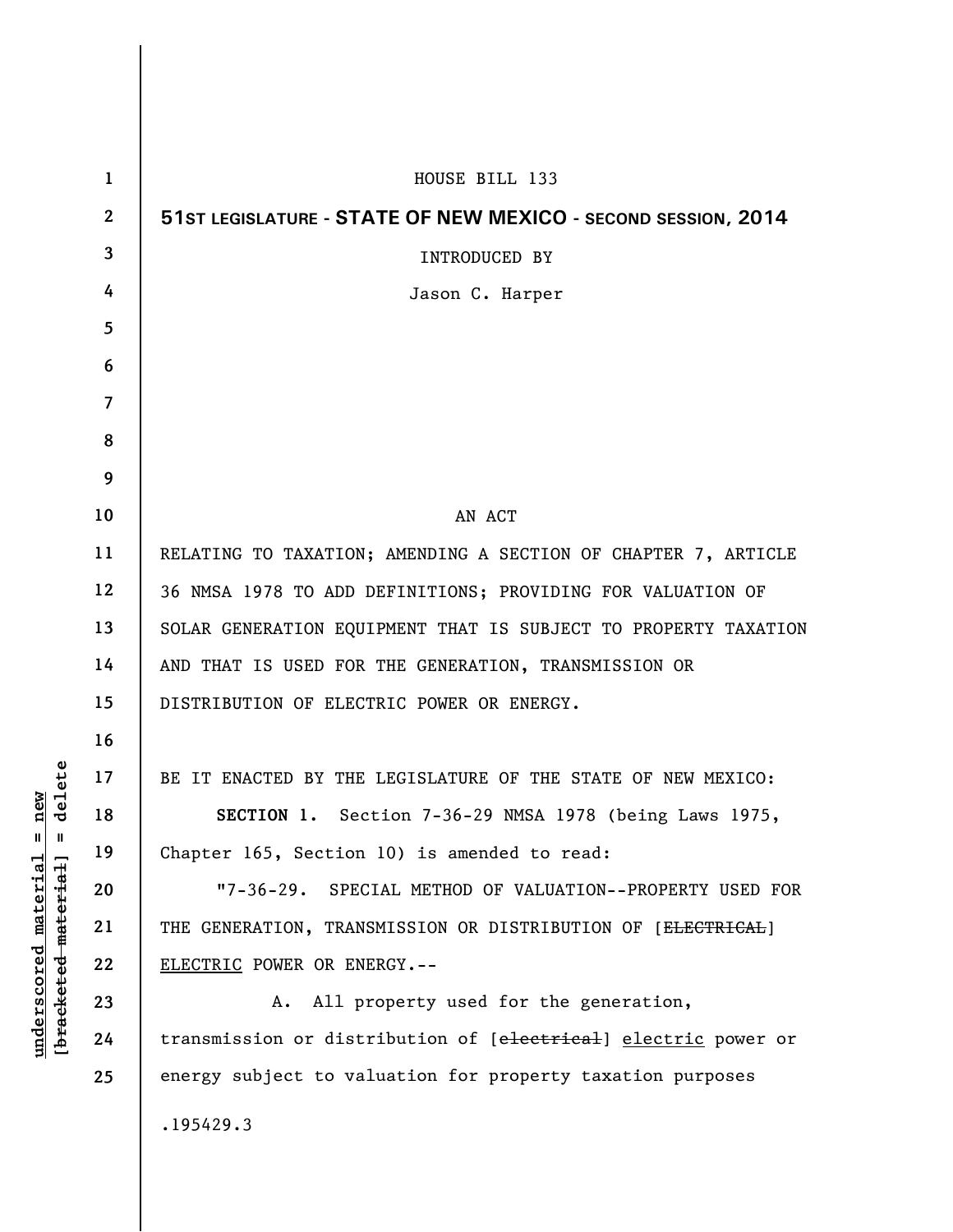**1 2**  shall be valued in accordance with the provisions of this section.

**3 4 5 6 7 8 9 10 11 12 13 14 15 16 17 18 19 20 21 22 23 24 25**  B. As used in this section: (1) "construction work in progress" means the total of the balances of work orders for an electric plant in process of construction on the last day of the preceding calendar year exclusive of land, land rights and licensed vehicles;  $[\frac{1}{1}]$  (2) "depreciation" means straight line depreciation over the useful life of the item of property;  $[\frac{1}{2}]$  (3) "electric plant" means all property, other than solar generation equipment, situated in this state used or useful for the generation, transmission or distribution of electric power or energy, but does not include land, land rights, general buildings and improvements, construction work in progress, materials and supplies and licensed vehicles; [(3) "construction work in progress" means the total of the balances of work orders for electric plant in process of construction on the last day of the preceding calendar year exclusive of land, land rights and licensed vehicles;] (4) "general buildings and improvements" means buildings of the nature of offices, residential housing, warehouses, shops and associated improvements in general use by the taxpayer and not directly associated with generation,

.195429.3

 $\frac{1}{2}$  intereted material = delete **[bracketed material] = delete**  $underscored material = new$ **underscored material = new**

 $- 2 -$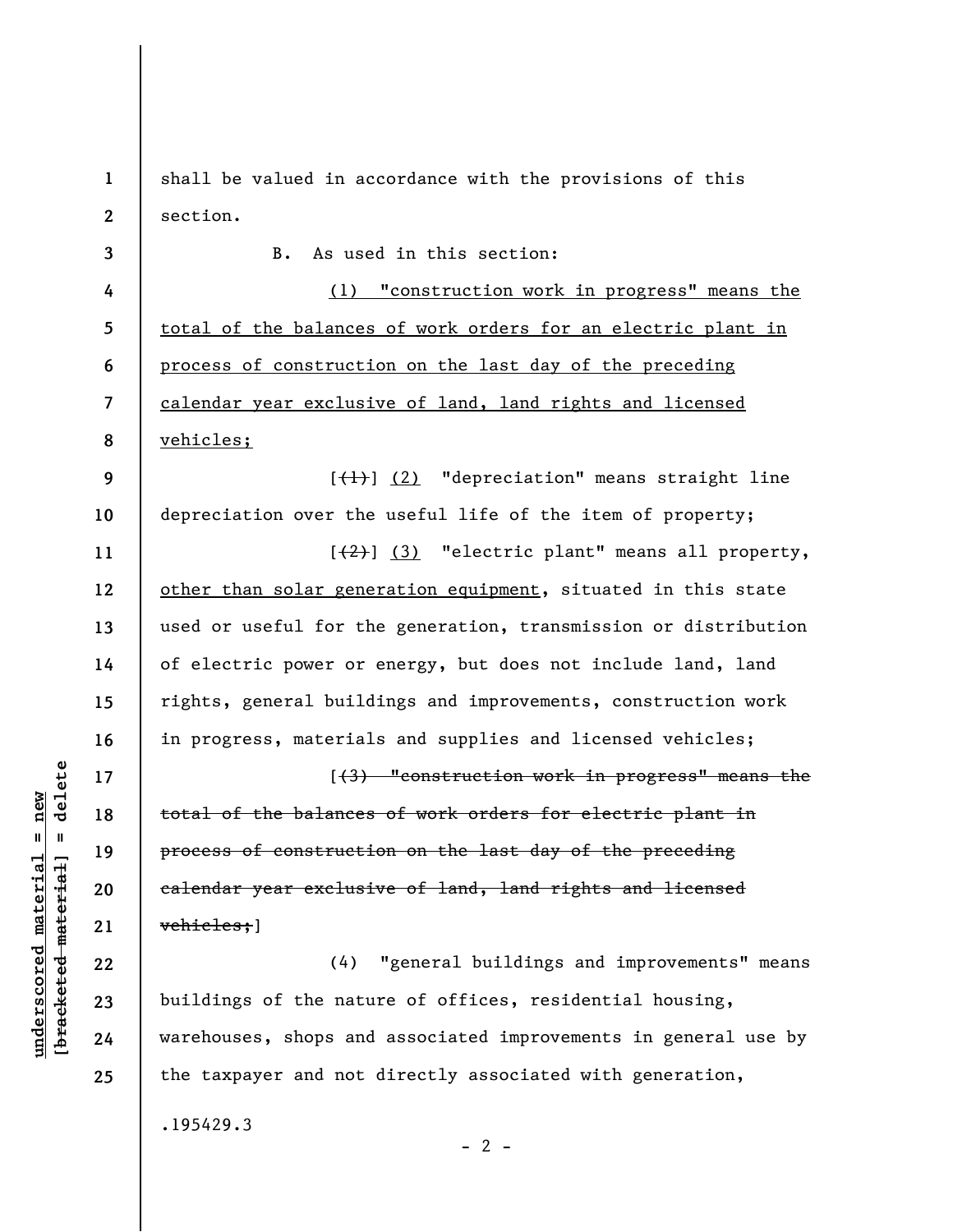**1 2**  transmission or distribution of [electrical] electric power or energy;

**3 4 5 6 7 8 9 10 11 12 13 14 15 16 17 18 19 20 21 22 23 24**  (5) "materials and supplies" means the cost, including sales, use and excise taxes, and transportation costs to point of delivery in this state, less purchases and trade discounts, of all unapplied material and supplies on hand in this state as of December 31 of the preceding calendar year; (6) "other justifiable factors" includes, but is not limited to, functional and economic obsolescence, such as the limitation upon the use of the property based upon the available reserves committed to the property; [and] (7) "related equipment" means transformers, circuit breakers and switching and metering equipment used to connect a solar electric generation plant to the electric grid, meteorological towers, hardware and software; (8) "solar generation equipment" means solar thermal energy collection, concentration and heat transfer and conversion equipment; solar tracking hardware and software; photovoltaic panels and inverters; support structures; posts, brackets and towers; turbines and associated electrical generating equipment used to generate electricity from solar thermal energy; and related equipment; and  $[\overline{(7)}]$  (9) "tangible property cost" means the actual cost of acquisition or construction of property,

including additions, retirements, adjustments and transfers,

 $-3 -$ 

.195429.3

 $\frac{1}{2}$  intereted material = delete **[bracketed material] = delete**  $underscored material = new$ **underscored material = new**

**25**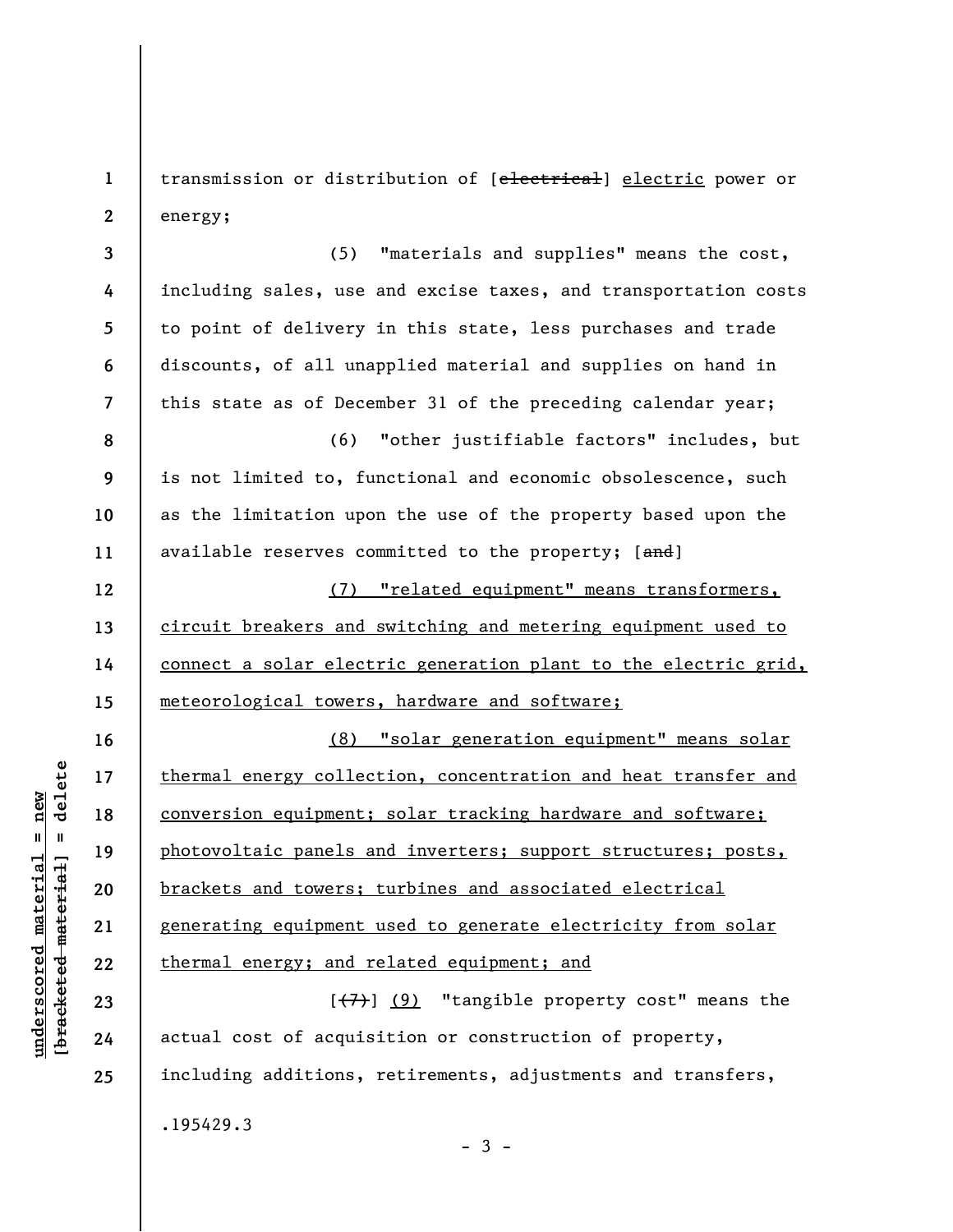**1 2 3 4 5 6 7 8 9 10 11 12 13 14 15 16 17 18 19 20 21 22 23 24 25**  but without deduction of related accumulated provision for depreciation, amortization or other purposes. C. An electric plant shall be valued as follows: (1) the department shall determine the tangible property cost of the electric plant; (2) such tangible property cost shall then be reduced by the related accumulated provision for depreciation and any other justifiable factors; and (3) notwithstanding the foregoing determination of value for property taxation purposes, the value for property taxation purposes of an electric plant shall not be less than twenty percent of the tangible property cost of the electric plant. D. The value of construction work in progress shall be fifty percent of the amount expended and entered upon the accounting records of the taxpayer as of December 31 of the preceding calendar year as construction work in progress. E. The value of materials and supplies shall be the tangible property cost for such property as of December 31 of the preceding calendar year. F. Each item of property having a taxable situs in the state and valued under this section shall have its net taxable value allocated to the governmental units in which the property is located. G. Solar generation equipment shall be valued as

.195429.3

- 4 -

 $\frac{1}{2}$  intereted material = delete **[bracketed material] = delete**  $underscored material = new$ **underscored material = new**